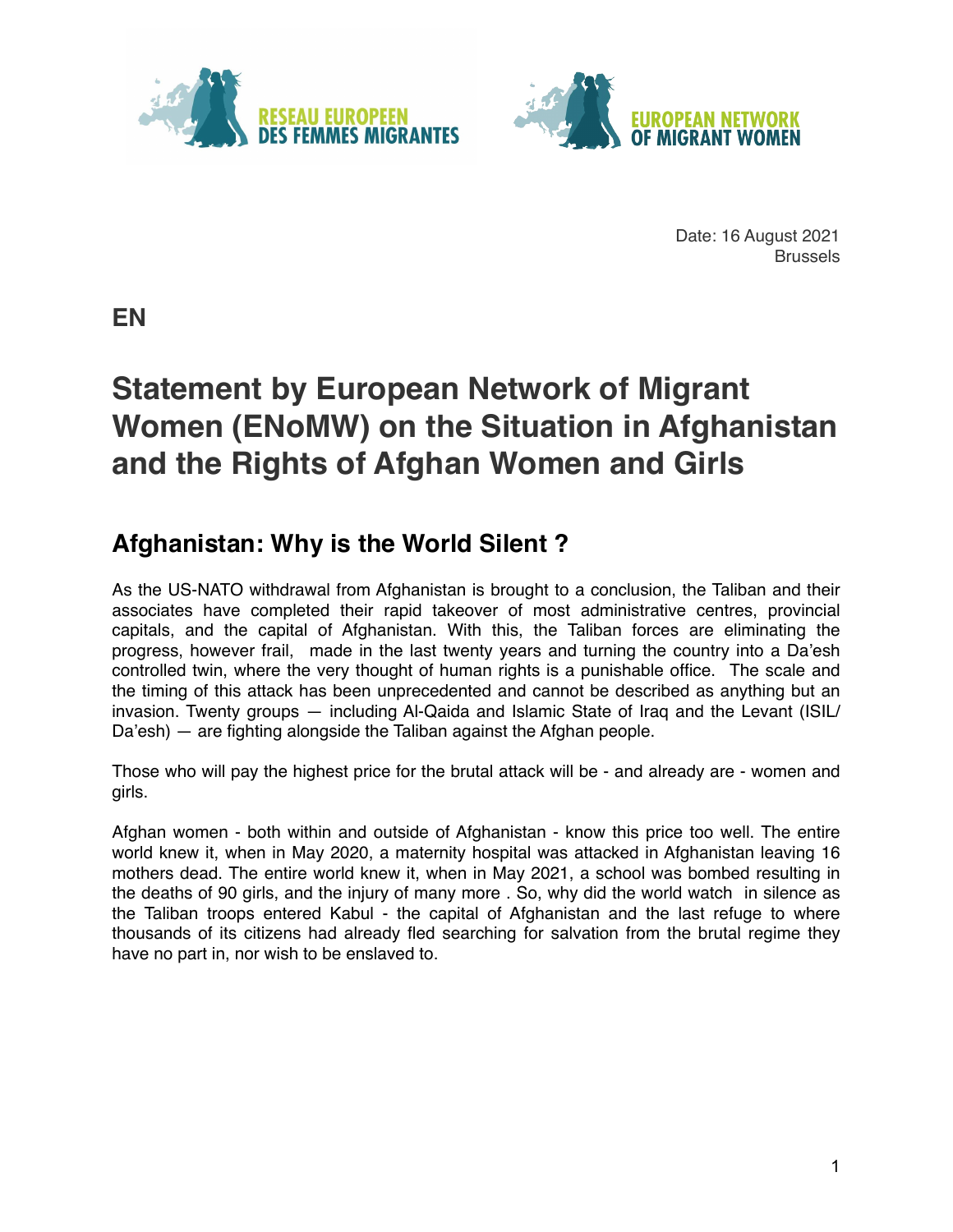



The strategy of the Taliban and its accomplices should leave no one in doubt: they are here to enslave women and girls and to kill those who dare to resist this enslavement. Since their take over the capital Kabul the Taliban have issued media statements claiming that everyone is safe and will not be harmed , but for the people of Afghanistan who have had experience with them in years 1996-2001, this is just a statement intended to calm the situation and appease the international community for now. The people of Afghanistan know better: The intention is to kill ethnic and religious minorities, journalists, human rights defenders, teachers. And while they kill and enslave, they will terrorise, instil fear and eliminate hope. And the most dangerous hope of all is the hope of Afghan women: to live in a country of peace, free from male violence, conservative religious dictatorship, and patriarchal corruption - a country Afghan women and girls need not flee and become refugees.

Now this hope is being destroyed in front of their eyes.

#### **The Taliban Regime is Incompatible with Women's Human Rights.**

<span id="page-1-2"></span>"*I want to come back to school even more strongly than before and continue my studies*", said Fatima Noori, a teenage student in Sayed Ul-Shuhada High School which was bombed on 8 May 202[1](#page-1-0), leaving over 90 girls dead.<sup>1</sup>

The killing of mothers in 2020 and of school-girls in 2021 were not random attacks but carefully planned acts of targeted violence against women and, in particular, against those of them who aspire to an education, a future, and continuing life. While the US President Joe Biden has called the withdrawal of US troops as "the end of America's longest war", the real war has not ended - not for the women and girls in Afghanistan, nor for their children, nor for any peaceful community in the country.

<span id="page-1-3"></span>In its global "Call to Action for Human Rights" United Nations Secretary-General António Guterresclearly states that "*Misogyny is a common feature of violent extremism*".<sup>[2](#page-1-1)</sup> As feminists, we have always known this : numerous studies and feminist research confirms what violent male ideologies have in common, no matter the ethnicity or religion - hatred towards women and girls as sex-class, and a desire to control women and our sexual-reproductive rights and freedoms, as well as our access to any sphere of decision making - be it political, economic or cultural - where women can exert power and gain control of over our lives.

<span id="page-1-1"></span>[2](#page-1-3) https://www.un.org/sg/sites/www.un.org.sg/files/atoms/files/ The Highest Asperation A Call To Action For Human Right English.pdf

<span id="page-1-0"></span>[<sup>1</sup>](#page-1-2) [https://www.reuters.com/world/middle-east/afghan-schoolgirl-determined-return-school-after-deadly](https://www.reuters.com/world/middle-east/afghan-schoolgirl-determined-return-school-after-deadly-blast-2021-06-07/)[blast-2021-06-07/](https://www.reuters.com/world/middle-east/afghan-schoolgirl-determined-return-school-after-deadly-blast-2021-06-07/)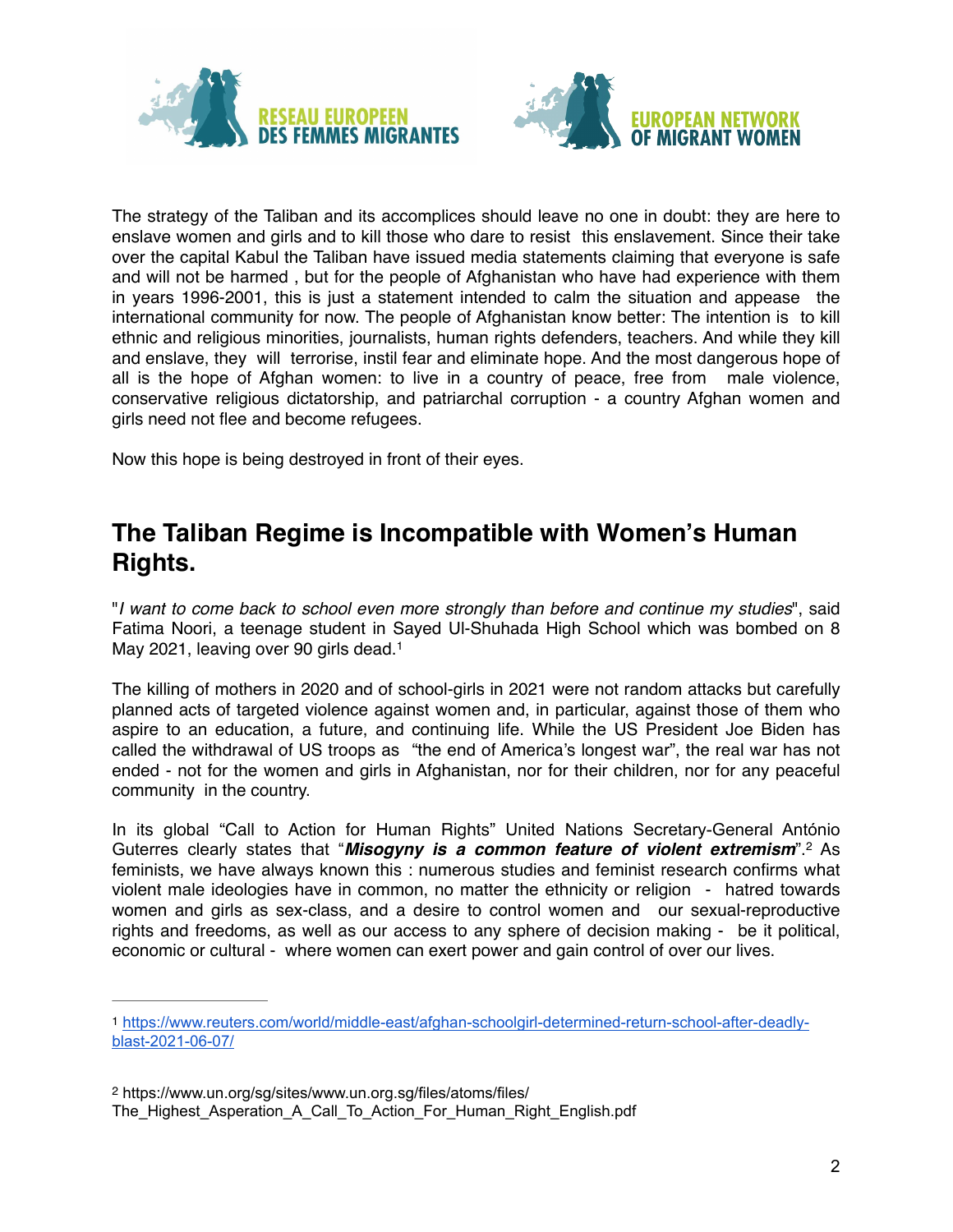



Without acknowledging misogyny as a core component of extremist ideologies and movements, it will never be possible to stop them. Without acknowledging that women's rights organisations must play a central role in the strategic decisions over ending or preventing man-made conflicts and sustaining peace, be it in Afghanistan or any other part of the world, we will never achieve the peaceful societies to which so many nations world-wide committed through the Sustainable Development Goals.

<span id="page-2-4"></span>Accordingto a 2019 nation-wide survey<sup>[3](#page-2-0)</sup> 87 percent of Afghan people supported women's rights to education, and over 65% were *not* willing to sacrifice women's education or employment in exchange for the "peace deal". This is in the context where more than 3.5 million girls are now enrolled in school in Afghanistan, compared to none during the Taliban's rule from 1996 to 2001.

Why then, once again, were virtually no Afghan women present at the "peace talks" which , predictably, ended in disaster and the further bloodshed of innocent people instead of the promised peace and security in Afghanistan ?

It is not news to anyone what the Taliban "government" has in store for Afghan women. None of their agenda is hidden: women will become men's property - the property of Talib fighters first of all - girls will be destined to be 'breeding stock' for the new generation of soldiers, their right to education, employment, health, civic participation denied, their freedoms, of movement and of thought, will be severely restricted and abolished entirely.

### **It is Unacceptable to Recognise a Violent Misogynist Regime.**

<span id="page-2-5"></span>Even prior to the Taliban gaining full control over Afghanistan, a number of states already had tacitly recognised it as a ruling power over the Afghan people. The Russian officials called for the inclusion of the Taliban in the new administration of Afghanistan<sup>[4](#page-2-1)</sup>, while the EU has not taken any clear position as to weather to denounce or to recognise the Taliban's rule. In its meeting on 6 August 2021, the United Nations Security Council, called for an immediate ceasefire and acknowledged the "catastrophic trajectory of violence and humanitarian suffering inAfghanistan $35$  $35$ , however, the UN SRSG Deborah Lyons also stated that "It is up to the Taliban" tostop the bloodshed in Afghanistan<sup>[6](#page-2-3)</sup> thus recognising the de-facto status of Taliban as legitimate.

<span id="page-2-7"></span><span id="page-2-6"></span><span id="page-2-0"></span>[<sup>3</sup>](#page-2-4) https://asiafoundation.org/wp-content/uploads/2019/12/2019\_Afghan\_Survey\_Infographics.pdf

<span id="page-2-1"></span>[<sup>4</sup>](#page-2-5) https://www.aljazeera.com/news/2021/3/12/include-taliban-in-interim-afghan-administration-says-russia

<span id="page-2-2"></span>[<sup>5</sup>](#page-2-6) <https://www.un.org/press/en/2021/sc14596.doc.htm>

<span id="page-2-3"></span>[<sup>6</sup>](#page-2-7) https://www.youtube.com/watch?v=XP-3JCf\_YAM&t=57s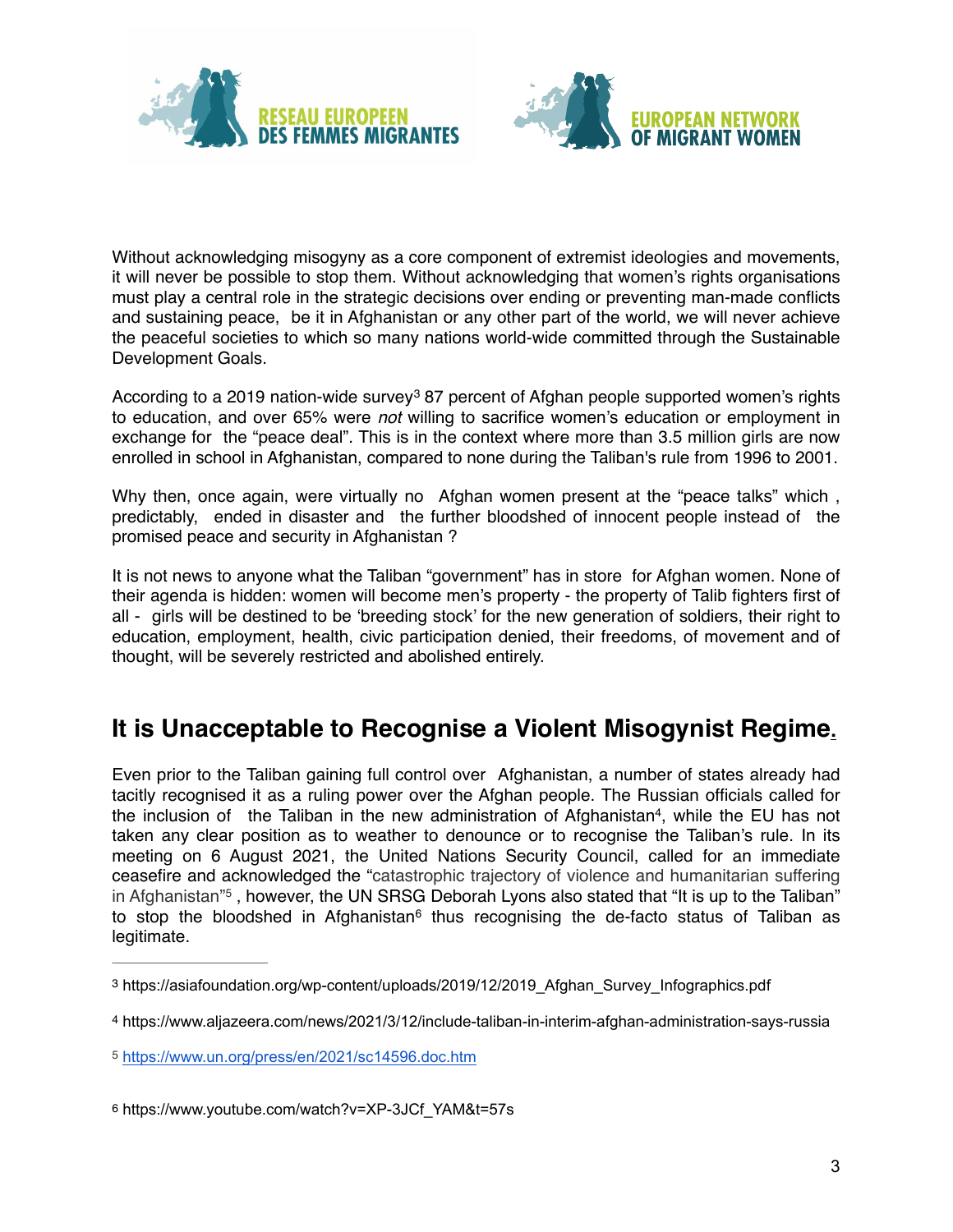

<span id="page-3-5"></span><span id="page-3-4"></span>

The members of the UN Security Council called on both the Islamic Republic and the Taliban "to engage meaningfully in an inclusive, Afghan-led and Afghan-owned peace process in order to make urgent progress towards a political settlement and a ceasefire.<sup>[7](#page-3-0)</sup>

Mullah Baradar, the political head of the Taliban, gave a talk to international representatives in which he said: "We are committed to resolving disputes through dialogue." Yet simultaneously, the Taliban was carrying out a brutal military offensive across Afghanistan, murdering civilians, enslaving women and evicting them from universities, hospitals and offices. In the last several months alone,  $50.000$  $50.000$  $50.000$  civilians have been war-wounded, half of them women and children<sup>[8](#page-3-1)</sup>. Teenage girls have been captured as sex slaves, aka "brides", for Talib soldiers. In the captured cities, women have been banned from attending work. Female journalists have been murdered.

Do any of the world leaders sincerely believe that the Taliban wants dialogue? And now, when the Troika and other powerful actors asked the Taliban to be a part of a "peaceful solution", will they take responsibility for the onslaught and bloodshed that resulted from this invitation ?

#### **Women of Afghanistan: What is their Future in their Homeland?**

Even without Taliban control of the country, the situation for women and girls in Afghanistan has been extremely difficult. For many years now, Afghanistan has been on the list of the deadliest countries in the world. For decades, Afghan women were denied education, leading to a shortage of female medical staff to provide essential care to women in labour, while many families will only seek care from female medical personnel. In rural areas, most women do not have adequate access to obstetric care or cannot afford it. Consequently, up to two-thirds of births take place at home without any medical assistance, nearly 4,500 women die yearly due to complications during pregnancy or childbirth, and one in 13 babies die in their first year[.9](#page-3-2)

<span id="page-3-7"></span><span id="page-3-6"></span>The "2021 Women's National Business Agenda: A Roadmap for Afghan Women Economic Empowerment<sup>"10</sup>elaborates a series of measures to support the economic independence of women in Afghanistan. Among its recommendations , it proposes introducing a 10 percent quota for women-owned businesses for government contracts, increasing online sale of women-made products, providing grants to women entrepreneurs, encouraging unlicensed women-owned

<span id="page-3-0"></span>[<sup>7</sup>](#page-3-4) https://www.un.org/press/en/2021/sc14592.doc.htm

<span id="page-3-1"></span>[<sup>8</sup>](#page-3-5) https://www.aa.com.tr/en/asia-pacific/afghanistan-among-deadliest-places-in-world-for-civilians-saysred-cross/2310984

<span id="page-3-2"></span>[<sup>9</sup>](#page-3-6) https://www.msf.org/conflict-rages-afghanistan-remains-one-most-dangerous-places-world-give-birth

<span id="page-3-3"></span>[<sup>10</sup>](#page-3-7) <https://awcci.af/wp-content/uploads/2021/04/AWCCI-WNBA-Report-.pdf>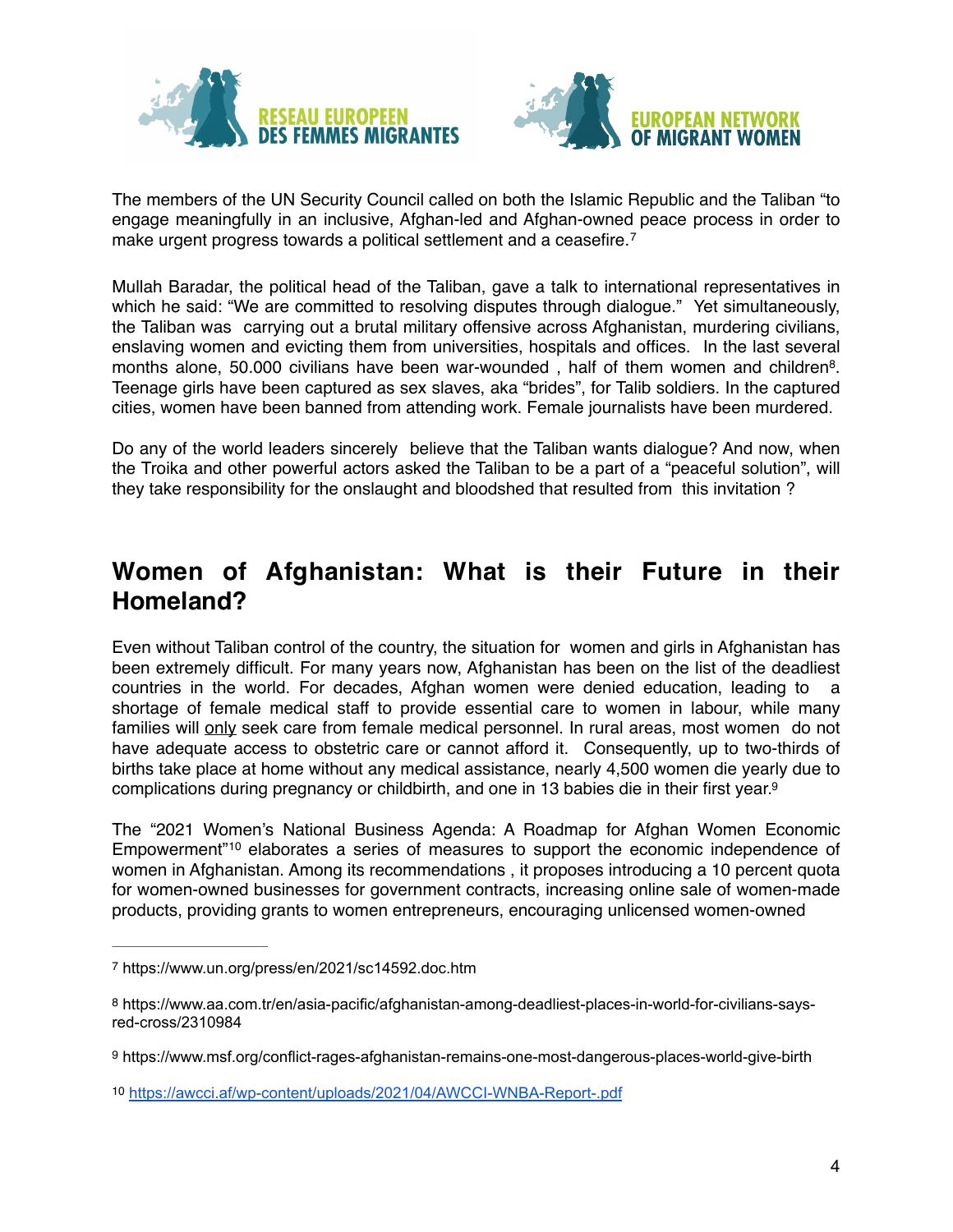

<span id="page-4-4"></span>

businesses to enter the formal economy, and establishing women-only markets in the areas where they do not presently exist.

How can any of these measures be implemented under the regime that forbids women from leaving home without a male guardian, murders girls who attend school and eliminates any prospects of a professional life for women ?

The Taliban's history is a history of male violence against women and girls, of brutality and of terror. What is happening to Afghanistan now will take the country back hundreds of years - it will roll back the rights of women and girls.

"*To those world leaders and to the whole world I want to say 'Shame on you', for what you did to Afghanistan. Why did you have to do what you did ? And why are you doing it to this part of the world, I don't get it*," said the founder of Afghan Women Network, Mahbooba Seraj.

<span id="page-4-3"></span>Organisations such as NEGAR<sup>11</sup> and Women Living under Muslim Laws<sup>12</sup>[,](#page-4-1) that has spent decades fighting for Afghan women's freedoms, warned about the detrimental impact on women's rights of the advancing Taliban and their taking over the power in the country.

As the shameful deals of betrayal are being struck between the Talib leaders and those who promised not to abandon the Afghan people, women and girls, and other peaceful communities are being trapped in Afghanistan. They have nowhere to flee as borders close, and embassies of neighbouring countries stop issuing visas. There are 17 million women in Afghanistan who are facing a prospect of either a swift death if they resist, or a slow death by becoming a part of history that will soon only be known through history books. Meanwhile, with a few exceptions of committed women's rights activists and sympathetic journalists, the international community is witnessing the atrocities and the shutting down of Afghan women's hopes - by averting their eyes.

<span id="page-4-5"></span>Afghanistan's first female mayor Zarifa Ghafari says: *'I'm sitting here waiting for them to come. There is no one to help me or my family. I'm just sitting with them and my husband. And they will come for people like me and kill me.*" [13](#page-4-2)

No humanitarian corridor for little Afghan girls has been created by Europe, USA or Russia. And while the foreign civilians are being evacuated from Afghanistan, there is no special protection granted to Afghan women, children and elderly. At the time when Afghan women and girls pleaded to be rescued from the fast approaching Taliban, the richest and the most 'gender equal' states of Europe - Austria, Belgium, Denmark, Germany, the Netherland - demanded the

<span id="page-4-0"></span>[<sup>11</sup>](#page-4-3) https://www.negar-afghanwomen.org

<span id="page-4-1"></span>[<sup>12</sup>](#page-4-4) [https://www.wluml.org](https://www.wluml.org/how-to-help/)

<span id="page-4-2"></span>[<sup>13</sup>](#page-4-5) https://inews.co.uk/news/world/afghanistans-first-female-mayor-waiting-taliban-come-kill-her-1152127